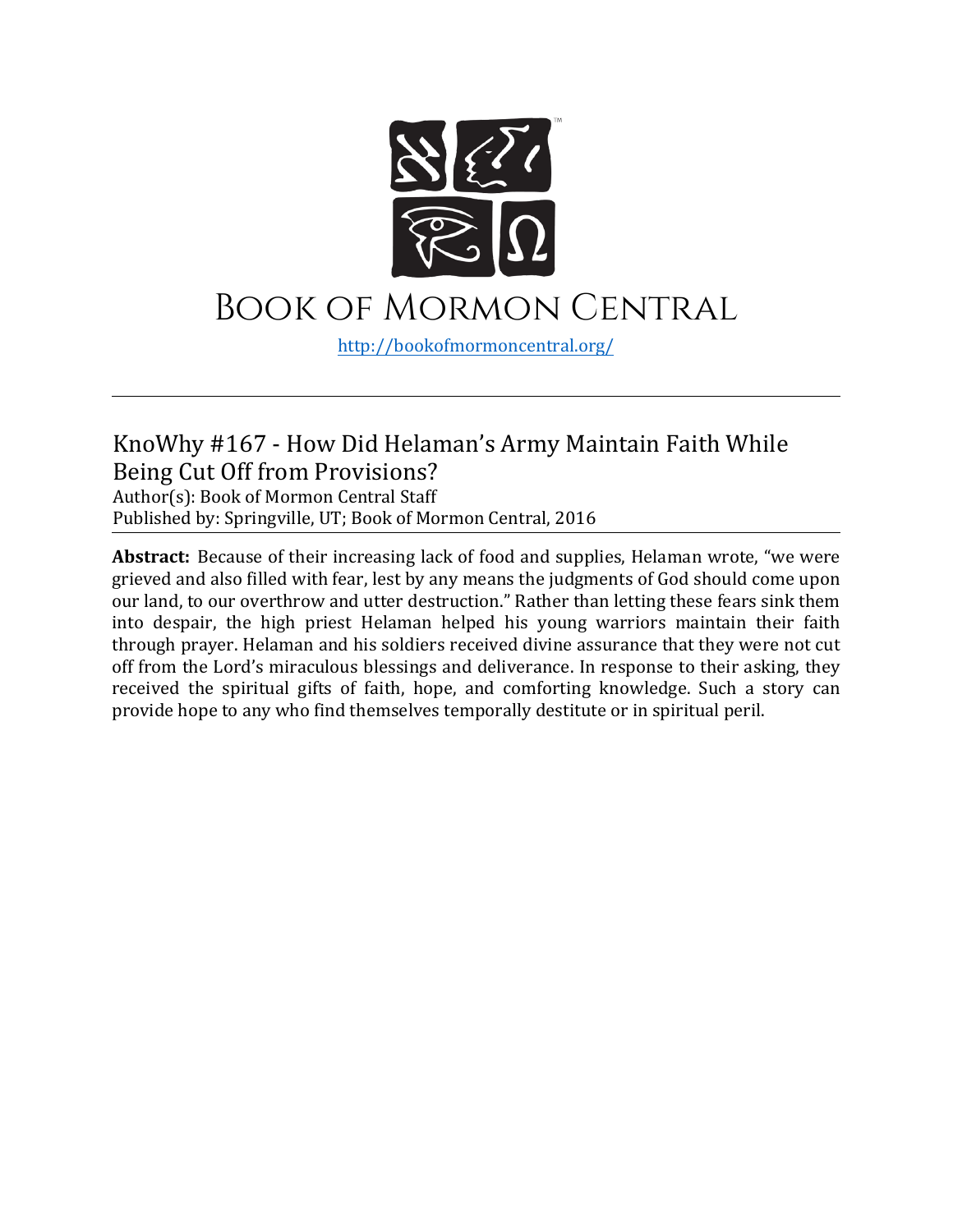

Image via lds.org

# **How Did Helaman's Army Maintain Faith While Being Cut Off from Provisions?**

But, behold … we trust God will deliver us, notwithstanding the weakness of our armies, yea, and deliver us out of the hands of our enemies. Alma 58:37

#### **The Know**

In his lengthy epistle to Moroni, Helaman reported that the Nephite armies on his front of the war had essentially reached a stalemate with the Lamanites (Alma 58:1–2). Helaman wrote that after sending "an embassy to the governor of our land, to acquaint him concerning the affairs of our people," Helaman and his companions waited "to receive provisions and strength from the land of Zarahemla" (v. 4).

Yet while the Lamanites were "receiving great strength from day to day, and also many provisions" (Alma 58:5), the Nephites "did wait in these difficult circumstances for the space of many months, even until [they] were about to perish for the want of food" (v. 7). Eventually, they received food guarded by an "army of two thousand men," but Helaman lamented that "this is all the assistance which we did receive … to contend with an enemy which was innumerable" (v. 8).

Prior to this time, Helaman's young warriors had received many provisions from their fathers (see Alma 56:27), who were obligated to provide "a portion of their substance to assist" the Nephites in maintaining their armies (Alma 27:25). These Ammonite fathers couldn't fight themselves because of their covenant to never "use weapons again for the shedding of man's blood" (Alma 24:18).<sup>1</sup> Interestingly, what is known of supplying armies in ancient America provides a striking resemblance to this narrative. John L. Sorenson explained,

> The logistics of maintaining a force in the field in Mesoamerica, either defensively or on the attack, was a serious challenge under ancient conditions. … Typically a supply of food was carried by soldiers on their backs from their home communities. … Supplies continually brought from the home base by a transport column were required or desirable.<sup>2</sup>

Similar to an ancient Mesoamerican environment, the Book of Mormon never mentions the use of animals for battle<sup>3</sup> or even to haul war supplies.<sup>4</sup> This likely in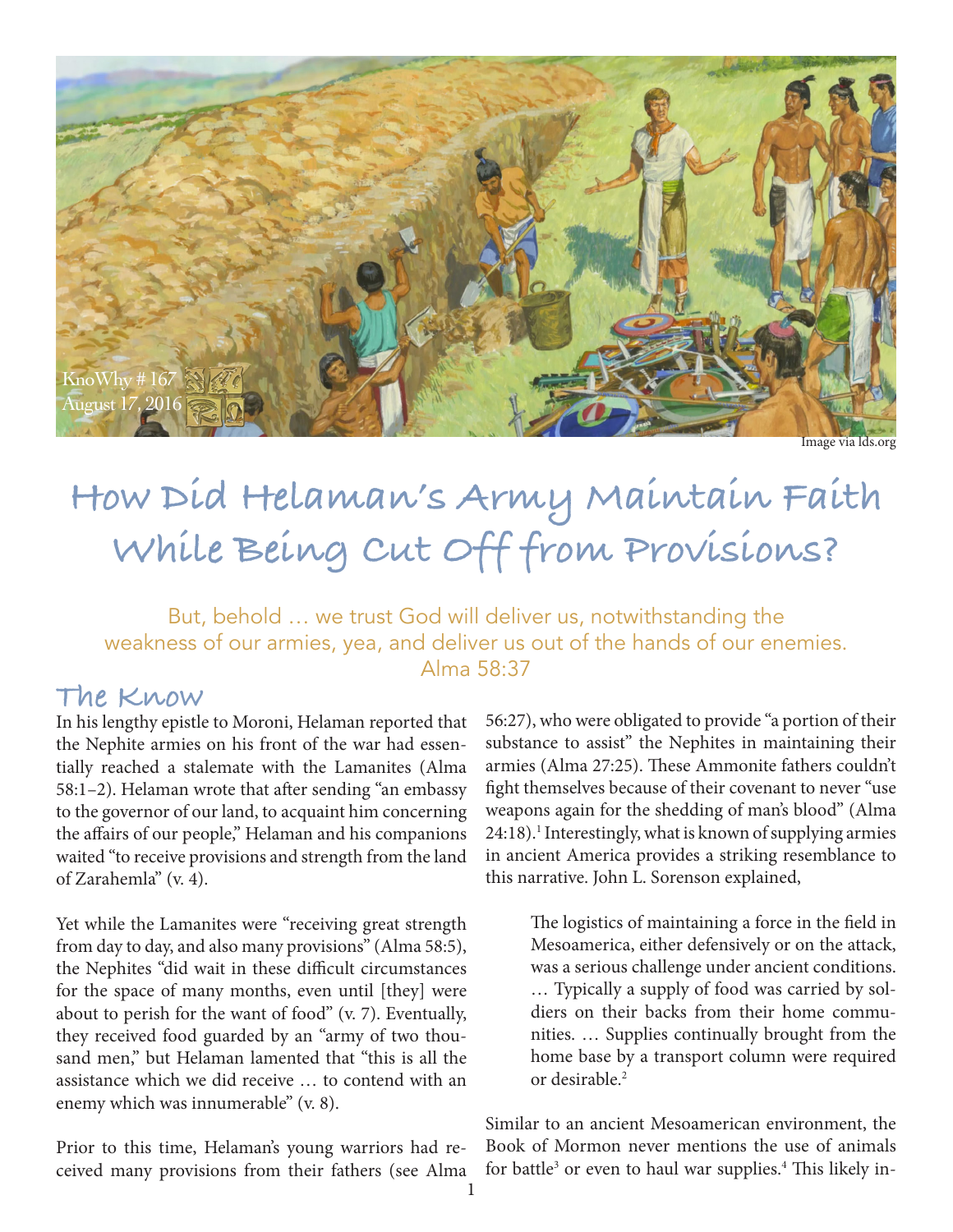dicates that the soldiers themselves had to carry heavy packs over long distances.<sup>5</sup> Whether the fathers of the stripling warriors personally delivered these supplies, or whether they were simply dispatched by battle-capable Nephite warriors is ambiguous in the text.<sup>6</sup> What is clear is that for some reason the transport of these essential provisions to the Nephite and Ammonite soldiers had either been halted or otherwise deterred.<sup>7</sup>

## **The Why**

Because of their increasing lack of food and supplies, Helaman wrote, "we were grieved and also filled with fear, lest by any means the judgments of God should come upon our land, to our overthrow and utter destruction" (Alma 58:9). Rather than letting these fears sink them into utter despair, the high priest Helaman helped his young warriors maintain their faith through prayer: "Therefore we did pour out our souls in prayer to God, that he would strengthen us and deliver us" (v. 10). The Lord's response brought them deep relief and peace:

> Yea, and it came to pass that the Lord our God did visit us with assurances that he would deliver us; yea, insomuch that he did speak peace to our souls, and did grant unto us great faith, and did cause us that we should hope for our deliverance in him. (Alma 58:11)

At a time when they were temporarily cut off from needed food and military supplies, Helaman and his soldiers in balanced counterpoint received divine assurance that they were not cut off from the Lord's miraculous blessings and deliverance. In response to their asking, they received the spiritual gifts of faith, hope, and comforting knowledge. Such a story can provide solace and hope to any who find themselves temporally destitute or in spiritual peril.

There is also a lesson to be found in the response of Helaman and his men to the Lord's promised deliverance. Rather than idly waiting for God to provide for their needs, Helaman's armies maintained their faith as they took the initiative and successfully executed a military strategy to take over a Lamanite stronghold. Helaman recorded, "And thus we did go forth with all our might against the Lamanites, who were in the city of Manti" (Alma 58:13). Elder D. Todd Christoffersen has taught, "Likewise, as we plead with God for our

daily bread—for help in the moment that we cannot ourselves provide—we must still be active in doing and providing that which is within our power."8

Eventually, readers learn that it was because of the corruption of government officials in the very center of Nephite territory that had stalled provisions from reaching Helaman's men (Alma 61:3–4).<sup>9</sup> Similarly, the essential supply lines of faith, spiritual blessings, and gifts—often facilitated by inspired leaders and loving family members—can be impeded when the heart of the recipient becomes hardened or corrupt. Elder L. Whitney Clayton has taught:

> The promises of the gospel are uplifting and ennobling, even exalting. We receive those promises by covenants which are conditioned on our living lives of purity and morality. When we live right and seek to purify our hearts, we draw closer to God and the Spirit. The condition of our heart determines how much evidence of divinity we see in the world now and qualifies us for the eventual realization of the promise that the pure "shall see God." Ours is a quest for purity.<sup>10</sup>

### **Further Reading**

Brant A. Gardner, Traditions of the Fathers: The Book of Mormon as History (Salt Lake City, UT: Greg Kofford Books, 2015), 311–320.

John L. Sorenson, Mormon's Codex (Salt Lake City and Provo, UT: Deseret Book and Neal A. Maxwell Institute for Religious Scholarship, 2013 ), 381–425.

©Book of Mormon Central, 2016